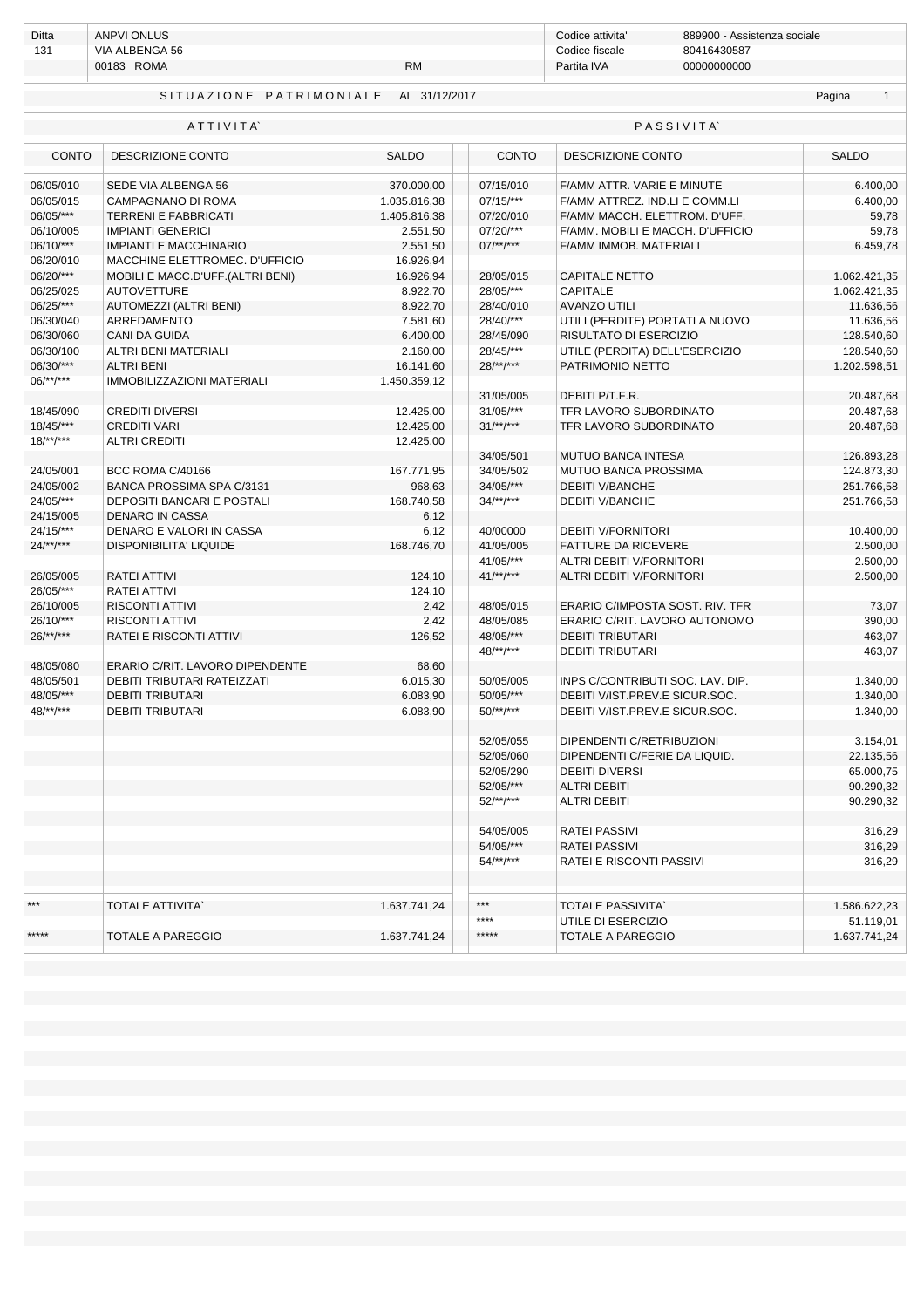| Ditta<br>131                        | <b>ANPVI ONLUS</b><br>VIA ALBENGA 56<br>00183 ROMA<br><b>RM</b>              |                                  |                                     | Codice attivita'<br>889900 - Assistenza sociale<br>Codice fiscale<br>80416430587<br>Partita IVA<br>00000000000 |                   |                            |  |
|-------------------------------------|------------------------------------------------------------------------------|----------------------------------|-------------------------------------|----------------------------------------------------------------------------------------------------------------|-------------------|----------------------------|--|
|                                     | SITUAZIONE ECONOMICA                                                         | AL 31/12/2017                    |                                     |                                                                                                                |                   | Pagina<br>2                |  |
|                                     | COSTI, SPESE E PERDITE                                                       |                                  |                                     |                                                                                                                | RICAVI E PROFITTI |                            |  |
| <b>CONTO</b>                        | DESCRIZIONE CONTO                                                            | <b>SALDO</b>                     | <b>CONTO</b>                        | DESCRIZIONE CONTO                                                                                              |                   | <b>SALDO</b>               |  |
| 66/25/503<br>66/25/***<br>66/30/005 | MATERIALI DI CONSUMO C/ACQUISTI<br><b>MERCI</b><br>MATERIALI DI MANUTENZIONE | 1.554,57<br>1.554,57<br>1.062,42 | 64/05/100<br>64/05/***<br>64/10/005 | ABBUONI/ARROT, ATTIVI IMP.<br><b>ALTRI RICAVI E PROVENTI</b><br>CONTR.STATALI/ENTI PUBBLICI                    |                   | 8,44<br>8,44<br>237.858,04 |  |
| 66/30/015                           | MATERIALE DI PULIZIA                                                         | 120,00                           | 64/10/020                           | <b>INTROITI DEL 5 X MILLE</b>                                                                                  |                   | 5.738,77                   |  |
| 66/30/025                           | <b>CANCELLERIA</b>                                                           | 2.041,50                         | 64/10/025                           | INTROITI RACC.DIFFERENZIATA                                                                                    |                   | 10.300,00                  |  |
| 66/30/035                           | CARBURANTI E LUBRIFICANTI                                                    | 470,01                           | 64/10/***                           | CONTRIBUTO IN CONTO ESERCIZIO                                                                                  |                   | 253.896,81                 |  |
| 66/30/060                           | ACQUISTI BENI COSTO UNIT.<516,46                                             | 50,00                            | $64$ /**/***                        | <b>ALTRI RICAVI E PROVENTI</b>                                                                                 |                   | 253.905,25                 |  |
| 66/30/***                           | <b>ALTRI ACQUISTI</b>                                                        | 3.743,93                         |                                     |                                                                                                                |                   |                            |  |
| 66/**/***                           | COSTI P/MAT.PRI, SUSS., CON.E MER.                                           | 5.298,50                         | 87/20/035<br>87/20/***              | INT.ATT.SU DEPOSITI BANCARI<br>PROV. DIVERSI DAI PRECEDENTI                                                    |                   | 124,10                     |  |
| 68/05/025                           | <b>ENERGIA ELETTRICA</b>                                                     | 945,17                           | $87$ /**/***                        | ALTRI PROVENTI FINANZIARI                                                                                      |                   | 124,10<br>124,10           |  |
| 68/05/040                           | <b>GAS RISCALDAMENTO</b>                                                     | 267,00                           |                                     |                                                                                                                |                   |                            |  |
| 68/05/050                           | SPESE CONDOMINIALI                                                           | 922,11                           |                                     |                                                                                                                |                   |                            |  |
| 68/05/053                           | SP.PUBB.SCR.NOR./BRAILLE AUDIO                                               | 3.286,34                         |                                     |                                                                                                                |                   |                            |  |
| 68/05/055                           | MANUT.E RIPARAZ.BENI PROPRI 5%                                               | 390,00                           |                                     |                                                                                                                |                   |                            |  |
| 68/05/080                           | PEDAGGI AUTOSTRADALI                                                         | 68,30                            |                                     |                                                                                                                |                   |                            |  |
| 68/05/105                           | ALTRI ONERI P/VEICOLI PARZ.DEDUC                                             | 3,00                             |                                     |                                                                                                                |                   |                            |  |
| 68/05/110                           | ASSICURAZIONI R.C.A.                                                         | 1.480,00                         |                                     |                                                                                                                |                   |                            |  |
| 68/05/125                           | ASSICURAZ. NON OBBLIGATORIE                                                  | 1.584,00                         |                                     |                                                                                                                |                   |                            |  |
| 68/05/132                           | SERVIZI DI PULIZIA                                                           | 2.285,00                         |                                     |                                                                                                                |                   |                            |  |
| 68/05/160                           | COMPENSI SINDACI-PROFESSIONISTI                                              | 3.013,10                         |                                     |                                                                                                                |                   |                            |  |
| 68/05/184                           | GETTONI PRESENZA COM.DIRETTIVO                                               | 10.050,00                        |                                     |                                                                                                                |                   |                            |  |
| 68/05/220                           | RIMB.PIE'LISTA ATTIN.ATT.CO.CO.                                              | 1.039,94                         |                                     |                                                                                                                |                   |                            |  |
| 68/05/230                           | RIMB.IND.CHILOM.ATTIN.ATT.CO.CO.                                             | 4.902,50                         |                                     |                                                                                                                |                   |                            |  |
| 68/05/240                           | RIMB.SPESE DIRETTIVO                                                         | 8.670,28                         |                                     |                                                                                                                |                   |                            |  |
| 68/05/261                           | COMP.PROF. ATTINENTI ATTIVITA'                                               | 21.800,00                        |                                     |                                                                                                                |                   |                            |  |
| 68/05/285                           | CONTRIB.A SEDI PERIFERICHE                                                   | 1.000,00                         |                                     |                                                                                                                |                   |                            |  |
| 68/05/290                           | PUBBLICITA'                                                                  | 1.192,10                         |                                     |                                                                                                                |                   |                            |  |
| 68/05/310                           | <b>SPESE LEGALI</b>                                                          | 16,20                            |                                     |                                                                                                                |                   |                            |  |
| 68/05/320                           | SPESE TELEFONICHE                                                            | 2.037,86                         |                                     |                                                                                                                |                   |                            |  |
| 68/05/330                           | SPESE POSTALI E DI AFFRANCATURA                                              | 367,82                           |                                     |                                                                                                                |                   |                            |  |
| 68/05/340                           | SPESE DI RAPPRESENTANZA DEDUCIB.                                             | 250,00                           |                                     |                                                                                                                |                   |                            |  |
| 68/05/345                           | <b>PASTI E SOGGIORNI</b>                                                     | 6.154,89                         |                                     |                                                                                                                |                   |                            |  |
| 68/05/346<br>68/05/355              | SPESE PER VIAGGI<br>RICERCA, ADDESTRAM.E FORMAZIONE                          | 6.304,82<br>1.750,00             |                                     |                                                                                                                |                   |                            |  |
| 68/05/370                           | ONERI BANCARI                                                                | 1.314,44                         |                                     |                                                                                                                |                   |                            |  |
| 68/05/375                           | FORMALITA' AMMINISTRATIVE                                                    | 695,52                           |                                     |                                                                                                                |                   |                            |  |
| 68/05/385                           | TENUTA PAGHE, CONT. DICH. DA IMPRES                                          | 1.762,47                         |                                     |                                                                                                                |                   |                            |  |
| 68/05/386                           | TEN.PAGHE,CONT.,DICH.DA LAV.AUT.                                             | 3.777,68                         |                                     |                                                                                                                |                   |                            |  |
| 68/05/407                           | ALTRI COSTI PER SERVIZI                                                      | 145,20                           |                                     |                                                                                                                |                   |                            |  |
| 68/05/490                           | SPESE CANI GUIDA                                                             | 1.266,60                         |                                     |                                                                                                                |                   |                            |  |
| 68/05/501                           | <b>VERIFICHE TECNICHE</b>                                                    | 170,80                           |                                     |                                                                                                                |                   |                            |  |
| 68/05/***                           | <b>COSTI PER SERVIZI</b>                                                     | 88.913,14                        |                                     |                                                                                                                |                   |                            |  |
| 68/**/***                           | <b>COSTI PER SERVIZI</b>                                                     | 88.913,14                        |                                     |                                                                                                                |                   |                            |  |
| 70/05/101                           | NOLEGGIO DEDUCIBILE                                                          | 387,96                           |                                     |                                                                                                                |                   |                            |  |
| 70/05/***                           | AFFITTI E LOCAZIONI                                                          | 387,96                           |                                     |                                                                                                                |                   |                            |  |
| $70$ /**/***                        | COSTI P/GODIMENTO BENI DI TERZI                                              | 387,96                           |                                     |                                                                                                                |                   |                            |  |
| 72/05/010                           | SALARI E STIPENDI                                                            | 69.182,29                        |                                     |                                                                                                                |                   |                            |  |
| 72/05/***                           | <b>SALARI E STIPENDI</b>                                                     | 69.182,29                        |                                     |                                                                                                                |                   |                            |  |
| 72/15/005                           | <b>ONERI SOCIALI INPS</b>                                                    | 14.187,73                        |                                     |                                                                                                                |                   |                            |  |
| 72/15/025                           | <b>ONERI SOCIALI INAIL</b>                                                   | 315,24                           |                                     |                                                                                                                |                   |                            |  |
| 72/15/***                           | <b>ONERI SOCIALI</b>                                                         | 14.502,97                        |                                     |                                                                                                                |                   |                            |  |
| 72/20/005                           | <b>TFR</b>                                                                   | 3.620,15                         |                                     |                                                                                                                |                   |                            |  |
| 72/20/***                           | TRATTAMENTO FINE RAPPORTO                                                    | 3.620,15                         |                                     |                                                                                                                |                   |                            |  |
| $72$ /**/***                        | COSTI PER IL PERSONALE                                                       | 87.305,41                        |                                     |                                                                                                                |                   |                            |  |
| 75/15/010                           | AMM.TO ORD.ATTR.VAR.E MIN.                                                   | 6.400,00                         |                                     |                                                                                                                |                   |                            |  |
| 75/15/***                           | AMM.TO ATTREZ. IND.LI E COMM.LI                                              | 6.400,00                         |                                     |                                                                                                                |                   |                            |  |
| 75/20/010                           | AMM.TO ORD.MAC.ELETTROM.UF.                                                  | 59,78                            |                                     |                                                                                                                |                   |                            |  |
| 75/20/***                           | AMM.TO MOBILI E MACCHINE D'UFF.                                              | 59,78                            |                                     |                                                                                                                |                   |                            |  |
| $75$ /**/***                        | AMM.TO IMM. MAT. - ORDINARIO                                                 | 6.459,78                         |                                     |                                                                                                                |                   |                            |  |
|                                     |                                                                              |                                  |                                     |                                                                                                                |                   |                            |  |
| 84/05/005                           | <b>IMPOSTA DI BOLLO</b>                                                      | 4,00                             |                                     |                                                                                                                |                   |                            |  |
| 84/05/020                           | <b>IMPOSTA DI REGISTRO</b>                                                   | 400,00                           |                                     |                                                                                                                |                   |                            |  |
| 84/05/035                           | TASSE DI CONCESSIONE GOVERNAT.                                               | 168,00                           |                                     |                                                                                                                |                   |                            |  |
|                                     |                                                                              |                                  |                                     |                                                                                                                |                   |                            |  |